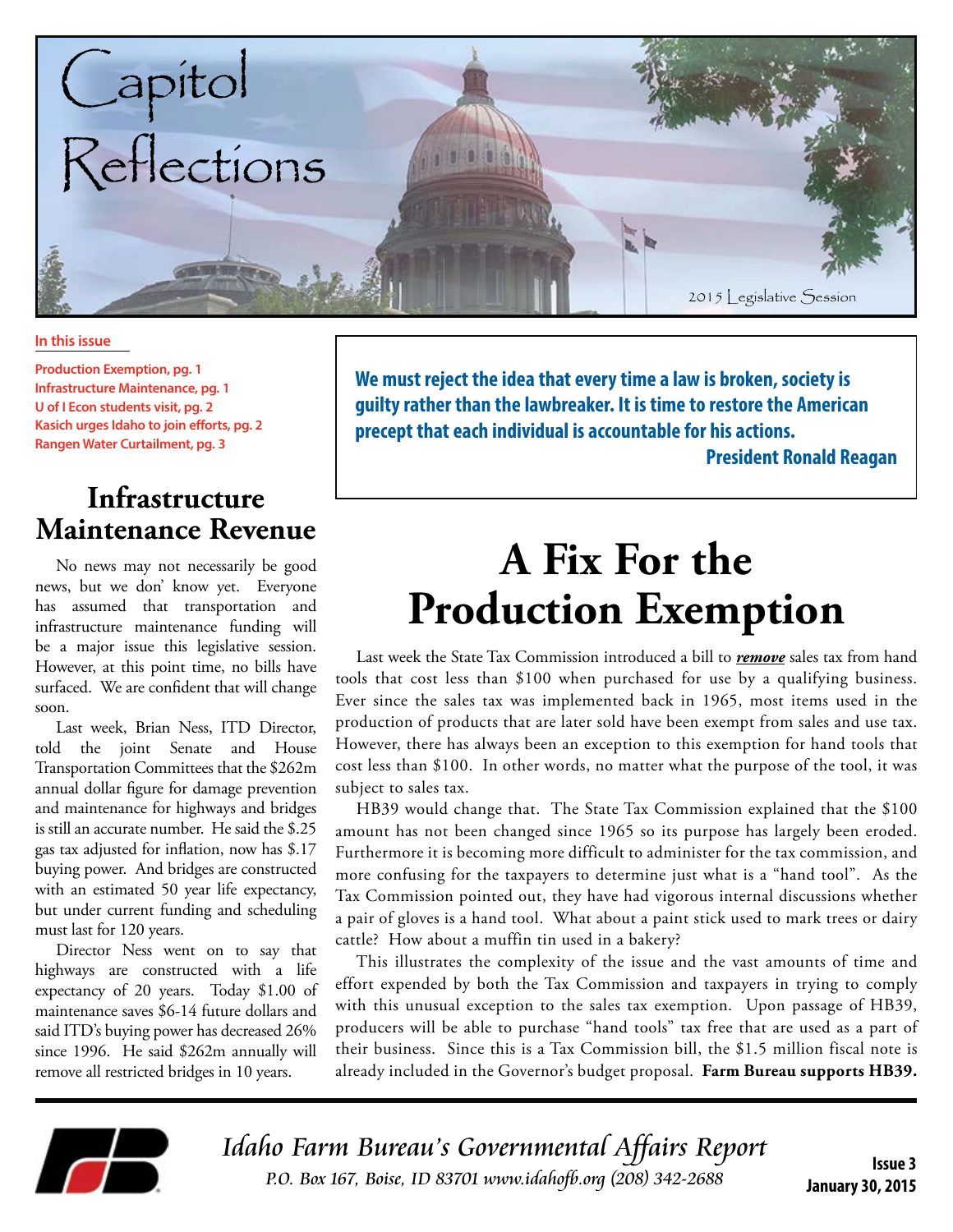## **U of I Ag Econ Students Visit Legislature**

Sunday evening, eleven University of Idaho ag students and three professors came to Boise for the 15<sup>th</sup> annual Agriculture Economics Public Policy/Legislative Tour. The tour is sponsored by a variety of ag and business groups. In the last 15 years, 214 junior and senior year ag students have participated. Each year the tour is comprised of a new group of students and one or two professors who have not participated in the tour before. This year's student participants were Michael Grigg-Genessee, Josh Hamby-Parma, Ms. Mikel Harrington-Kooskia, James Ihli- Caldwell, Diana Keller- Fall City, Wa., Mitchell Renfrow- Genessee, Kyle Rossi- Pendleton, Ore., Katie Vandenberg-Middleton, Hans Vander Hoek- Nampa, Taylor Wemhoff- Nezperce and Corbin Williamson- Chattaroy, Wa. Professors accompanying the students were Chris McIntosh- Moscow, Paul Lewin-Moscow and Ekaterina Vorotnikova-Moscow.

Students and professors are given a glimpse of the public policy making process and meet with a variety of individuals and organizations during their four days in Boise. An initial Sunday evening briefing by Food Producers of Idaho Executive Director, Rick Waitley, and his staff, outlined tour activities. Dennis Tanikuni, Idaho Farm Bureau lobbyist, spoke to the students about "The Role of the Idaho Farm Bureau in Influencing Public Policy" during the Monday morning kick-off breakfast.

Later the students met with ISDA Director, Celia Gould and House Ag Affairs Chairman, Representative Ken Andrus. Mark Duffin, Executive Director of the Idaho Sugarbeet Growers Association talked about "How State and National Organizations Work for Public Policy." Layne Bangerter, State Director of Agriculture/Natural Resources/Environment for Senator Mike Crapo (R-Idaho), explained the workings of a Congressional Office. Legislators from the Magic Valley later joined the students for dinner.

Senator Jim Rice-Senate Ag Affairs Committee Chairman, Hon. Brandon Woolf-State Controller, Hon. Ron Crane-State Treasurer, Hon. Lawrence Wasden-State Attorney General and the ag lobbyists also met with the students. The tour concluded with the Wednesday Food Producers meeting.

### **Idaho Urged To Support Federal Balanced Budget Amendment**

Ohio Governor John Kasich visited Idaho in a multi-western state tour and held a meeting with House and Senate members on January 23. A news conference followed allowing him to provide a brief presentation outlining his efforts to convince 34 states to pass legislation calling for a U.S. Constitutional Convention focusing only on a balanced federal budget amendment.

Kasich served in the U.S. Congress from 1983 through 2001 and was elected as Ohio's Governor in 2010. Governor Kasich stated that when he left congress there was a federal budget surplus of 5 trillion dollars. Every second, the federal government is adding to the more than \$18 trillion deficit. A debt that will not go away unless changes are made and otherwise will likely be passed on to future generations to pay.

Many economists have spoken on the dangers of forcing the federal government to spend less than it takes in. Most claim that it would be financial suicide for programs such as social security, welfare and many other social programs. These economists say that when the economy slows and federal revenues decline, it is federal and deficit spending that allows the "automatic stabilizers" to buffer and cushion a weak economy. This line of thinking also contends that a balanced budget amendment would force policymakers to cut spending, raise taxes or both.

Governor Kasich's response to this concern is that, "A balanced budget amendment can have appropriate exceptions for economic calamity, war and other unpredictable circumstances. But the fact is most of the time when you keep doing things that we don't do in the states, and families don't do, which is spending without regard, we are mortgaging our children's future."

Governor Kasich has implied that this constitutional convention could be limited to the single topic, "the balanced budget amendment."

Research and opinions vary significantly on the ability to debate only a single topic. The Supreme Court's opinion at one-time, concluded that there are inevitable uncertainties associated with any as-yet-untried constitutional convention process.

"A growing number of states are realizing that there is little chance that our nation will take steps to address our \$18 trillion federal debt without Americans taking control at the state level to trigger change," Kasich said. "The movement to call for a convention to set a balanced budget process in motion has great momentum, with just 10 more states needed. By implementing a federal balanced budget amendment, we will finally be able to hold the federal government to the same standard as virtually all states, businesses and families."

Kasich did not seek re-election for congress in 2000, but instead decided in February 1999 to form an exploratory committee to run for President. After very poor fundraising, Kasich dropped out in July 1999, even before the Iowa Straw Poll, and endorsed Texas Governor George W. Bush.

State Senator Marv Hagadorn (R-Meridian) and Representative Rick Youngblood (R-Nampa) are leading the efforts in the Idaho Legislature calling for passage of a balanced budget resolution.